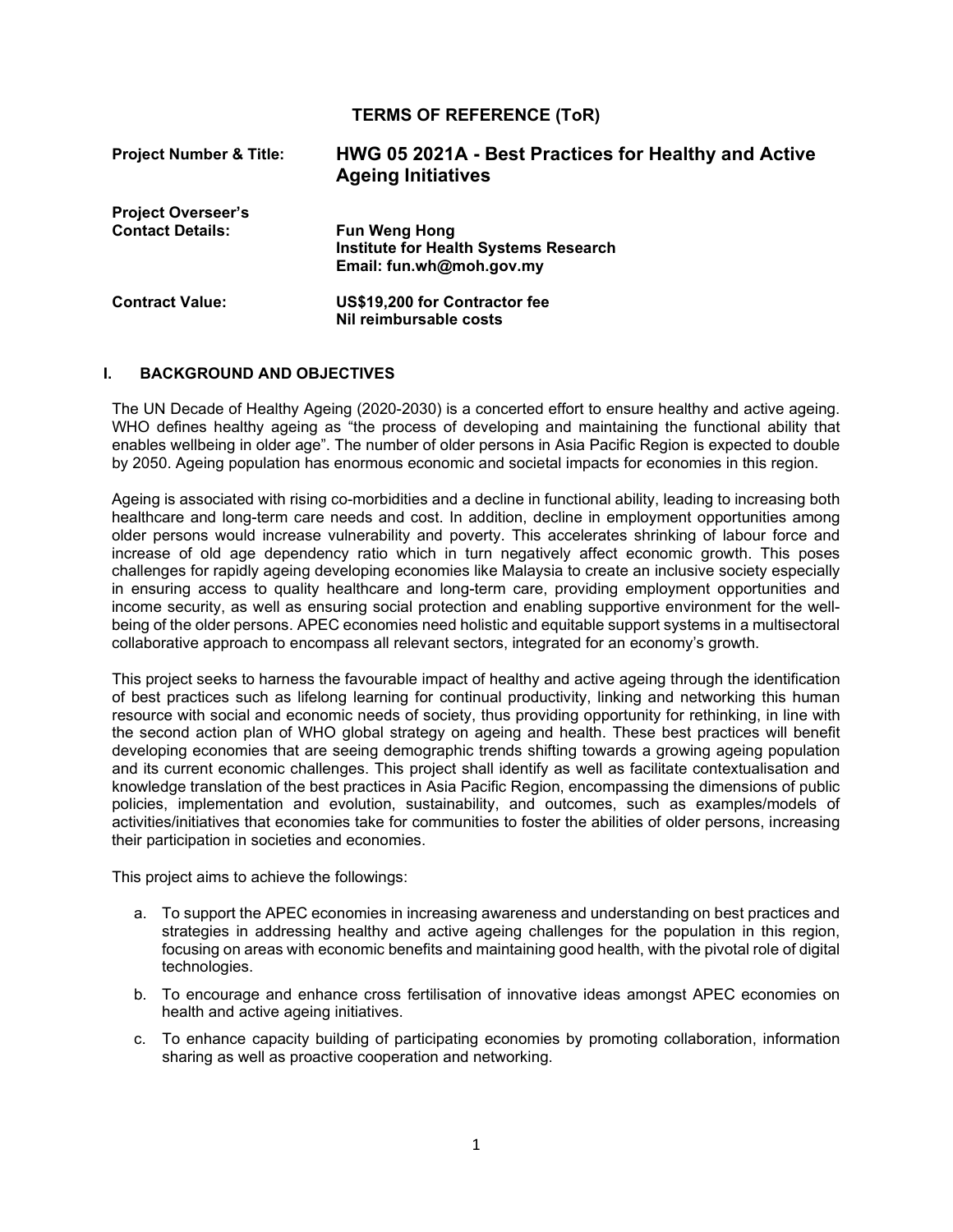### **II. SCOPE OF WORK**

The selected Contractor will be responsible for delivering the following services and outputs:

#### **A. Preparing a Summary Report**

- 1. Conduct literature research (closely following methods used for rapid review/ systematic review) and analysis on the healthy and active ageing policy landscape in APEC economies, including an overview of the key needs and gaps in the region, common challenges and barriers to strengthen system for healthy ageing, focusing on areas with economic benefits and maintaining good health, with the pivotal role of digital technologies, and identifying APEC economies with healthy and active ageing policies in place;
- 2. The literature search should include not less than 3 databases and 20 official/governmental websites.
- 3. To provide summary discussion and economies' feedback of pre-workshop engagement sessions with Participating Economies, specifically on the findings obtained from literature search. Expected > 2 sessions, 2 hours per session. The discussion shall capture their feedback from representative of participating economies;
- 4. The Summary Report will be titled 'Literature Review on Best Practices and Strategies in Addressing Healthy and Active Ageing' and be a minimum of 10 pages and include an Executive Summary of maximum 1 page;
- 5. It is expected a maximum of 2 drafts shall be developed, with the final draft being ready to be submitted to the APEC Secretariat for acceptance by 15 June 2022. The report will be completed and approved by PO no later than 15 June 2022. It will be circulated to Workshop participants prior to the Workshop.

#### **B. Planning and delivering a virtual Workshop in August 2022**

- 1. Identify, in collaboration with the Project Overseer (PO), eight APEC economies to be the focus of the Workshop;
- 2. Identify, in consultation with the PO, at least six topics as per evidence search & pre-workshop discussion with participating economies as well as date for the Workshops will be end of August 2022 (tentatively);
- 3. Identify and liaise, in consultation with the PO, 6 experts/speakers and moderator for the workshop, as well as invite, brief them on the topics & workshop objectives, and confirm their participation. Experts can be drawn from a mix of public and private sector organisations, academic institutions and relevant agencies from APEC economies and international bodies;
- 4. Review and conduct, in consultation with the PO, quality checks on all materials (pre-recorded presentations) prior to upload on the platform or prior to dissemination
- 5. Prepare and manage the Workshop, including liaise with ICT personnel, workshop agenda, General Information Circular (GIC), expert/speaker biographies, participant nomination form, answering queries and participant evaluation survey, documenting, summarising panel discussions, and emerging ideas, taking notes as well as analysing all data input generated throughout the workshop.

### **C. Preparing a Workshop Report**

- 1. Synthesize, contextualise and collate information generated from workshop, as well as develop the workshop report on best practices for healthy and active ageing initiatives. The Workshop report will identify the key challenges and needs in the area of healthy and active ageing, compare and contrast best practice policy approaches; and provide at least 5 key policy strategies/ suggestions/ recommendations to guide regional actions to improve healthy and active ageing;
- 2. The report will be at least 50 pages, including an Executive Summary of 1-2 pages and a summary of policy strategies/ suggestions/ recommendations of 1-3 pages;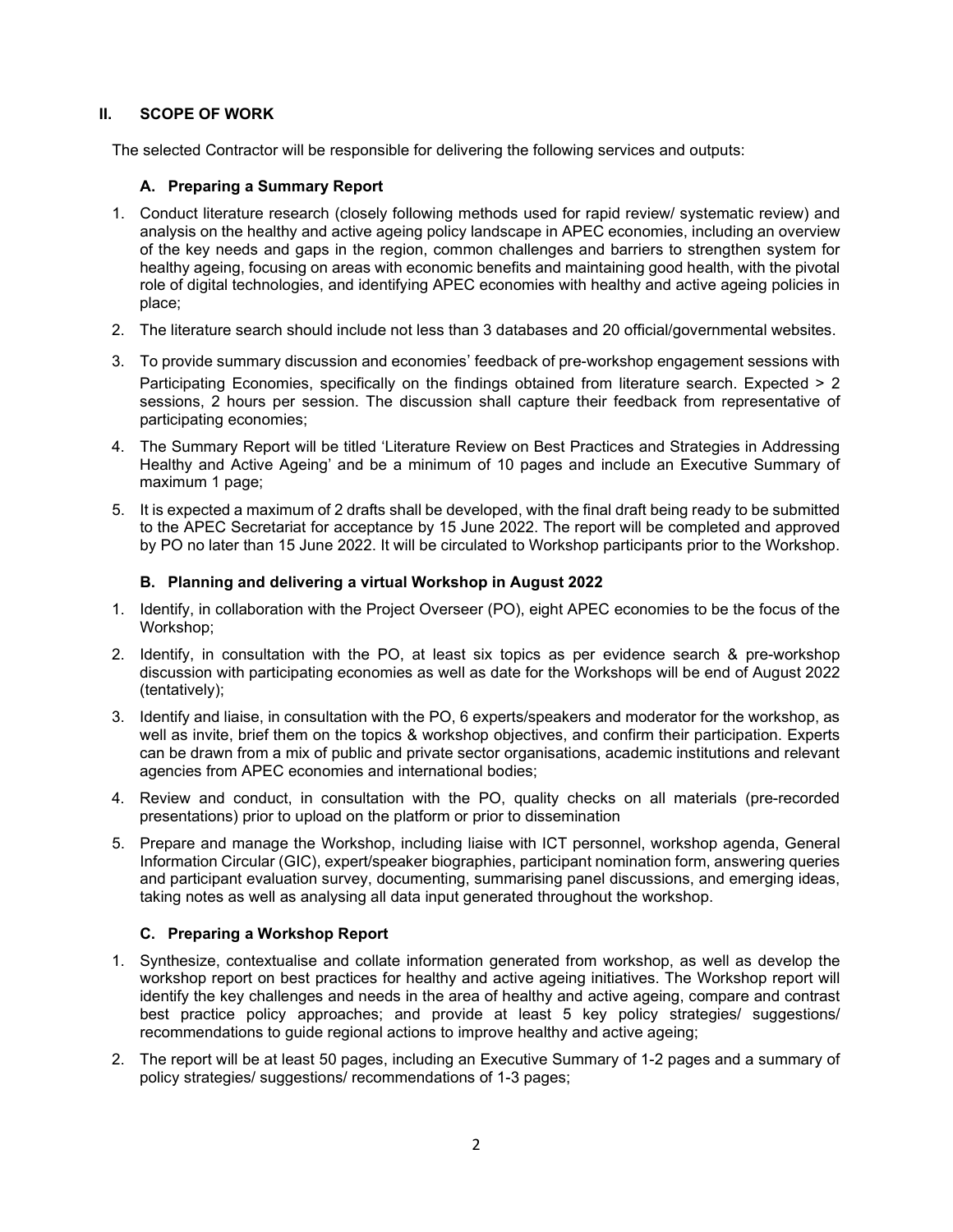- 3. The report shall include a summary of the Workshop, consisting summaries of the presentations and discussions, outcomes/recommendations for each economy, and summarised results from the participant evaluation survey;
- 4. Including in the Workshop Report, at least 2 case studies presenting successful and innovative policy approaches to strengthen system for healthy ageing, coming from 2 APEC economies;
- 5. Review and conduct quality checks on all materials (abstracts & pre-recorded presentations) prior to upload on the platform or prior to dissemination;
- 6. The report may include an annex containing the customised policy approaches discussed at the Workshop; and
- 7. The report shall be produced for publication as an APEC Publication. It is expected that a maximum of 2 drafts shall be developed, with the final draft being ready to be submitted to the APEC Secretariat for acceptance by 1 October 2022, and any final changes required by the Secretariat effected November 2022.

In addition, the selected Contractor will Provide general project management support, including:

- Keeping the PO informed of progress of the work and timelines on a regular basis;
- Ensuring all Workshop participants, including experts, are briefed on their roles, entitlements and obligations before they are engaged to participate in the Workshops; and
- Collecting and providing all necessary information as required by the APEC Secretariat to monitor the progress and evaluate the results of a project.

#### **III. DURATION AND PHASING**

Work shall commence after the contractor has signed the contract with APEC (tentatively around Feb-March 2022) and is expected to be completed by November 2022.

| <b>Project Activities</b>                                                                                                                                                                                                                                                  | <b>Hours</b> | <b>Contractor Deliverable</b>                                                                                                                                                                                                                                                                                                                               | <b>Due Date</b>                                                         |  |  |  |  |  |
|----------------------------------------------------------------------------------------------------------------------------------------------------------------------------------------------------------------------------------------------------------------------------|--------------|-------------------------------------------------------------------------------------------------------------------------------------------------------------------------------------------------------------------------------------------------------------------------------------------------------------------------------------------------------------|-------------------------------------------------------------------------|--|--|--|--|--|
| Timeframe: Summary Report -after signing the contract -31 May 2022                                                                                                                                                                                                         |              |                                                                                                                                                                                                                                                                                                                                                             |                                                                         |  |  |  |  |  |
| Literature search and draft the summary<br>report ('Literature Review on Best<br>Practices and Strategies in Addressing                                                                                                                                                    | 160          | • Draft(s) Summary Report                                                                                                                                                                                                                                                                                                                                   | Not later than 20<br>May 2022                                           |  |  |  |  |  |
| Healthy and Active Ageing') according to<br>the specifications in the Scope of Work.                                                                                                                                                                                       |              | • Final Summary Report                                                                                                                                                                                                                                                                                                                                      | 31 May 2022                                                             |  |  |  |  |  |
| Timeframe: Workshop preparation and delivery - April- August 2022                                                                                                                                                                                                          |              |                                                                                                                                                                                                                                                                                                                                                             |                                                                         |  |  |  |  |  |
| In consultation with $PO:$<br>Identify dates (in August 2022) for an<br>estimated 3-day Workshop; identify six<br>experts/speakers, a moderator and<br>confirm attendance; draft the Workshop<br>documents.<br>Delivery of the Workshop, as described<br>in Scope of Work. | 80           | • Confirmed dates of the Workshop<br>• Confirmed and invited six speakers<br>and a moderator<br>• Finalisation of all workshop<br>requirements and materials<br>(agenda; GICs; speaker<br>biographies; participant nomination<br>forms; participant evaluation<br>surveys).<br>• Workshop Attendance List, including<br>moderator, speakers & participants. | April - August<br>(Workshop<br>organising and<br>management<br>support) |  |  |  |  |  |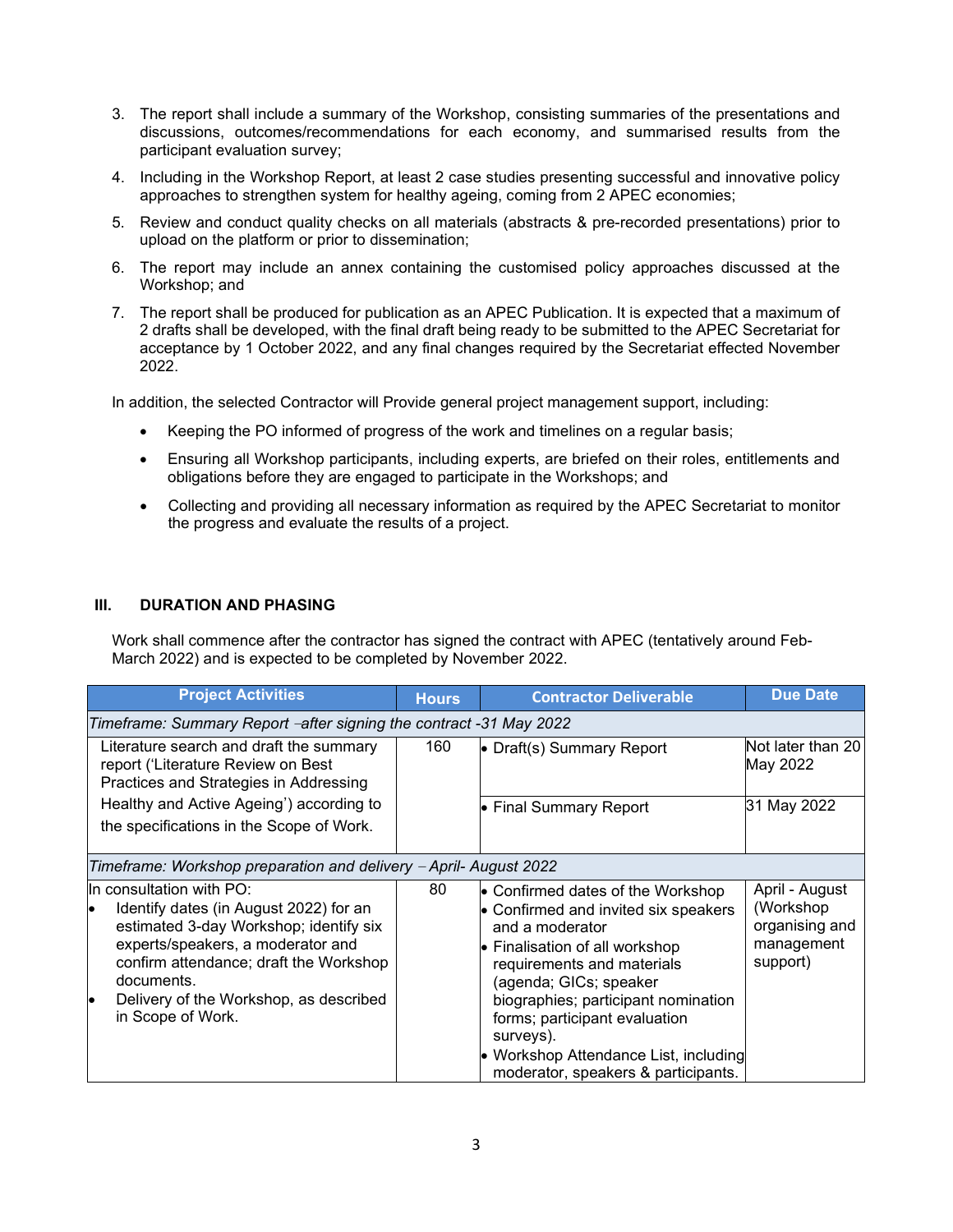| <b>Project Activities</b>                                                                                                                                                                                                                                                                                                                                                 | <b>Hours</b> | <b>Contractor Deliverable</b>                                                        | <b>Due Date</b>                                                                           |  |  |  |  |
|---------------------------------------------------------------------------------------------------------------------------------------------------------------------------------------------------------------------------------------------------------------------------------------------------------------------------------------------------------------------------|--------------|--------------------------------------------------------------------------------------|-------------------------------------------------------------------------------------------|--|--|--|--|
|                                                                                                                                                                                                                                                                                                                                                                           |              | • Summarising panel discussions,<br>rapporteuring and documentation of<br>discussion |                                                                                           |  |  |  |  |
| Timeframe: Drafting and finalisation of Workshop Report - August-1 November 2022                                                                                                                                                                                                                                                                                          |              |                                                                                      |                                                                                           |  |  |  |  |
| Drafting of the Workshop Report to be<br>titled 'Workshop Report on Best<br>Practices for Healthy and Active Ageing                                                                                                                                                                                                                                                       | 280          | • Draft Workshop Report                                                              | No later than<br>10 September<br>2022                                                     |  |  |  |  |
| Initiatives', as described in Scope of<br>Work and Reporting Requirements.<br>One/Two draft(s) are anticipated and will<br>be circulated for feedback/comment.<br>The final draft will be ready to be shared<br>with the APEC Secretariat for<br>acceptance by 1 October 2022 to<br>ensure Contractor can make any<br>necessary changes and finalise by<br>November 2022. |              | • Final Workshop Report                                                              | By 1 October<br>2022 (final<br>report, ready<br>to be shared<br>with APEC<br>Secretariat) |  |  |  |  |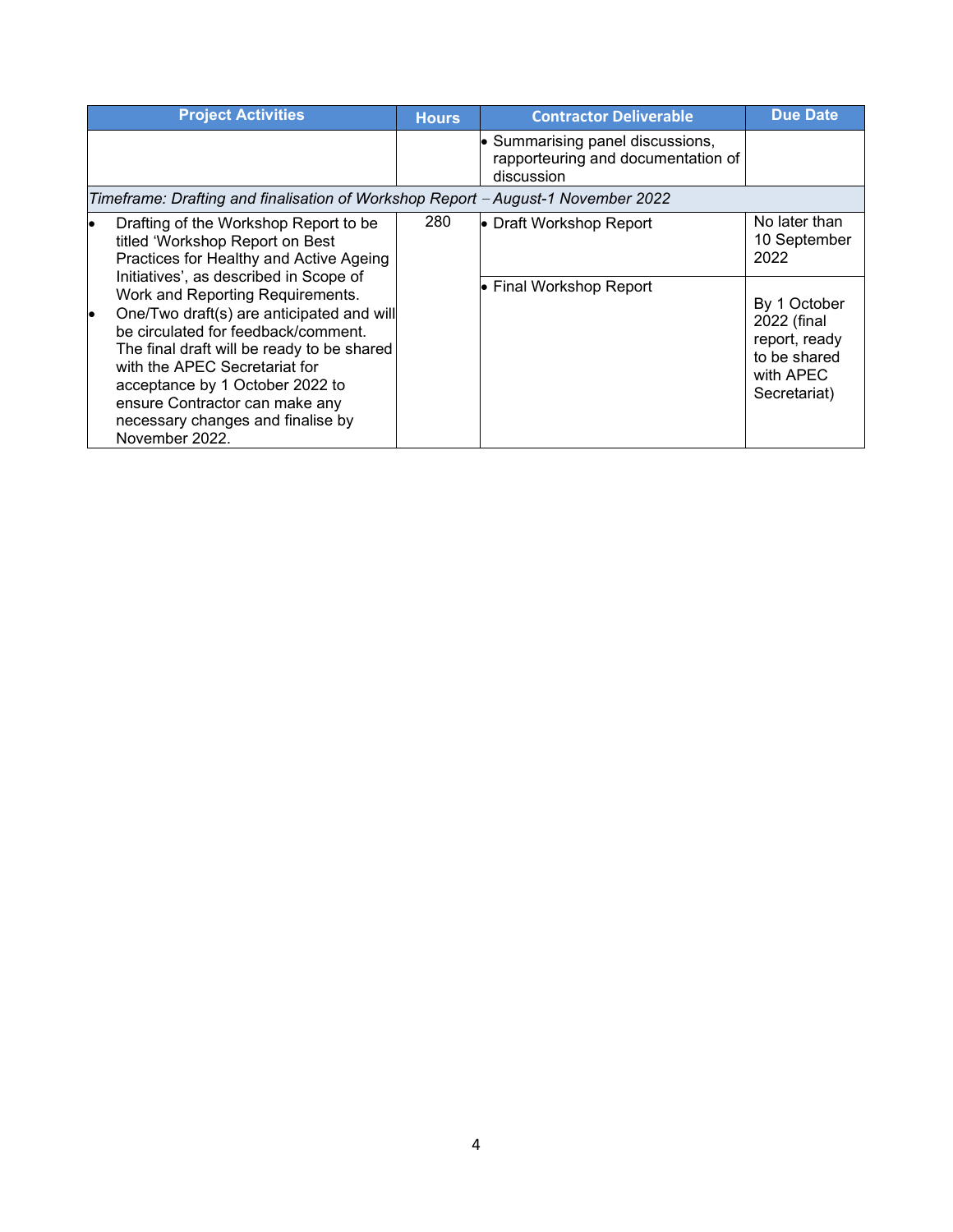### *PROPOSED MILESTONE SCHEDULE*

| #                                        | <b>Services</b>                                                                                                                                 | Format                                                                   | Quantity                                    | <b>Means of Verification</b>                                                                                                                                             | <b>Services</b><br><b>Delivery Date</b> | Fee<br>$(in$ US\$,<br>inclusive<br>of taxes)* |  |
|------------------------------------------|-------------------------------------------------------------------------------------------------------------------------------------------------|--------------------------------------------------------------------------|---------------------------------------------|--------------------------------------------------------------------------------------------------------------------------------------------------------------------------|-----------------------------------------|-----------------------------------------------|--|
| 1                                        | <b>Summary Report</b>                                                                                                                           | (Summary<br>Report)<br>English;<br>Electronic<br>(MS Word)<br>10 pages   | One                                         | (i) Written<br>acceptance and<br>certification by the<br>PO<br>(ii) Acceptance and<br>deemed<br>satisfactory by the<br>Program Director                                  | 15 June 2022                            | \$6,400                                       |  |
| $\overline{2}$                           | Workshop deliverables<br>described above,<br>including workshop<br>preparation and<br>workshop materials                                        | English;<br>Electronic<br>(MS Word)<br>copy of all<br>written<br>outputs | One<br>copy of<br>each<br>written<br>output | (i) Written<br>acceptance and<br>certification by the<br>PO                                                                                                              | 1 September<br>2022                     | \$1,600                                       |  |
| 3                                        | Delivery of Workshop<br>Reports, including<br>participant evaluation<br>survey results, as well as<br>other items described in<br>Scope of Work | (Summary<br>Report)<br>English;<br>Electronic<br>(MS Word),<br>50 pages  | One                                         | (i) Acceptance by<br>the Secretariat for<br>publication.<br>(ii) Endorsement of<br>report by the forum.<br>(iii) Written<br>acceptance and<br>certification by the<br>PO | 1 October<br>2022                       | \$11,200                                      |  |
| <b>Total Value (including Tax): US\$</b> |                                                                                                                                                 |                                                                          |                                             |                                                                                                                                                                          |                                         |                                               |  |

# **IV. SPECIFICATIONS OF SKILLS SETS AND EXPERIENCE**

The skills and experiences required of the Contractor (and/or Team members) are:

- 1. Qualifications and work experience in the field of ageing and/or knowledge translation;
- 2. Proven research, analytical and report writing skills;
- 3. Ability to engage and consult diverse stakeholders effectively;
- 4. (Desirable) Experience of organising and facilitating events;
- 5. Strong command of English (written and spoken).